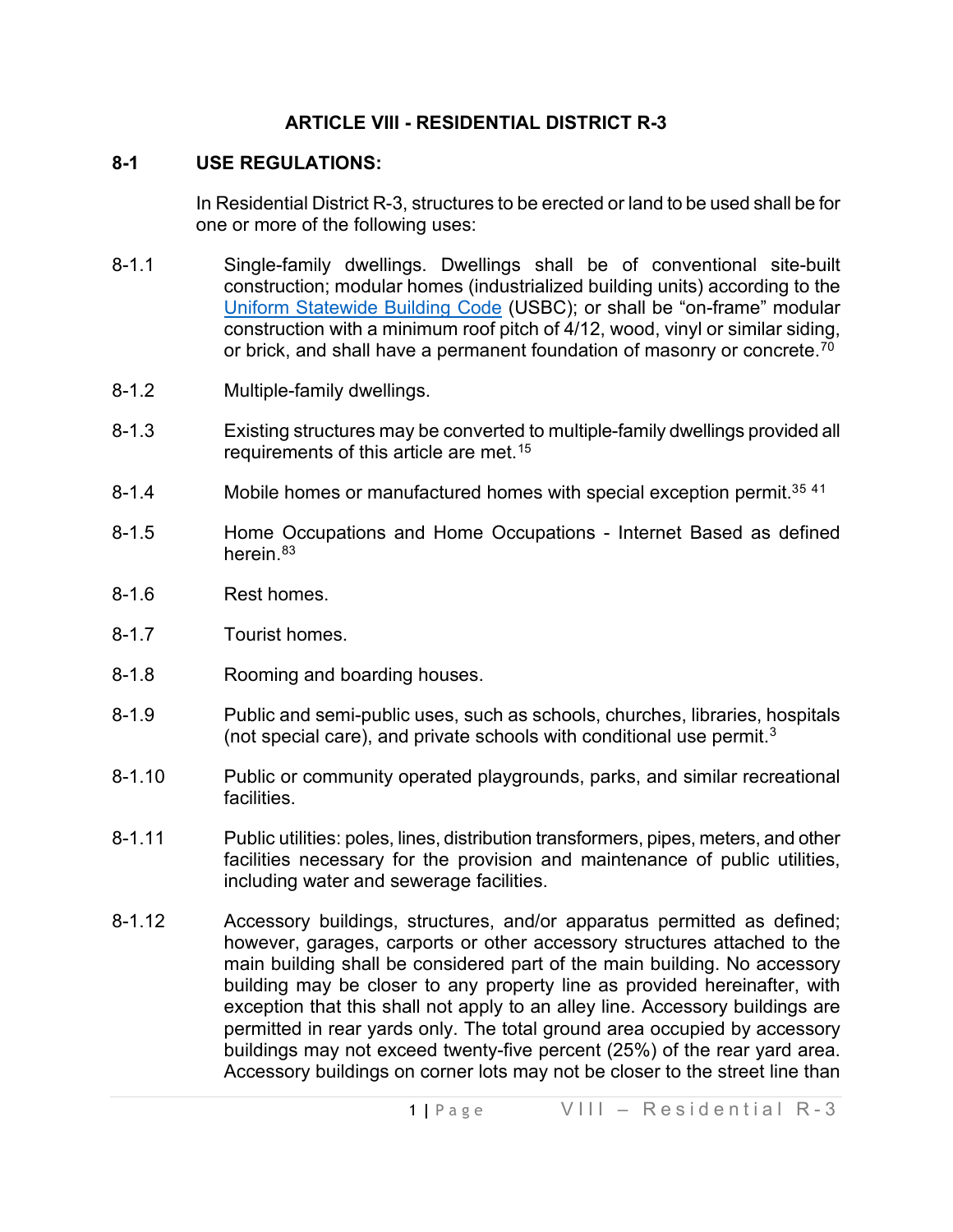the minimum side yard for a dwelling on such lots. $40$  $40$  Satellite dish antennas larger than three (3) feet in diameter shall be considered accessory structures and shall be setback at least five  $(5)$  feet from the property line.<sup>[49](#page-6-7)</sup>

- A. Semi-trailers which are licensed shall be permitted as defined in the Definitions section of this ordinance.<sup>[57](#page-6-8)</sup>
- B. Shipping containers shall be permitted as defined in the Definitions section of this ordinance.<sup>[57](#page-6-9)</sup> In Residential Districts, shipping containers shall be treated as accessory structures and shall have a permanent foundation constructed of masonry, treated wood, steel piers, or continuous masonry. Shipping containers are subject to all limitations of accessory structures within the R-3 Zone. Units supported on piers shall be anchored by mobile home anchors or similar devices. Shipping containers that are visible from the public right-of-way shall be screened from view with a screen fence, (See Section 16-20.6 Chart 2) or a vegetative screen as described in the standards for Buffer Yard Regulations (See Section 16-16).<sup>[105](#page-6-10)</sup>
- 8-1.13 Signs permitted under Chapter 21 of this Ordinance regulating outdoor advertising.2[4](#page-6-11)
- 8-1.14 Off-street parking as required by this Ordinance.
- 8-1.15 Homestay.[98](#page-6-12)
- 8-1.16 Temporary Family Health Care Structure.<sup>[100](#page-6-13)</sup>
- 8-1.17 Property Owner Scale Solar Collection Systems as defined in Article XXIV<sup>[107](#page-6-14)</sup>

### **8-2 AREA REGULATIONS:**

- 8-2.1 For residential lots containing or intended to contain a single-family dwelling served by public water and sewage disposal, the minimum lot area shall be nine thousand (9,000) square feet.
- 8-2.2 For residential lots containing or intended to contain a single-family dwelling served by public water systems, but having individual sewage disposal, the minimum lot area shall be fifteen thousand (15,000) square feet.
- 8-2.3 For residential lots containing or intended to contain a single-family dwelling served by individual water and sewage disposal systems, the minimum lot area shall be fifteen thousand (15,000) square feet.
- 8-2.4 For residential lots containing or intended to contain a multiple-family dwelling served by public water and sewage disposal systems, the minimum lot area shall be eleven thousand (11,000) square feet for two-family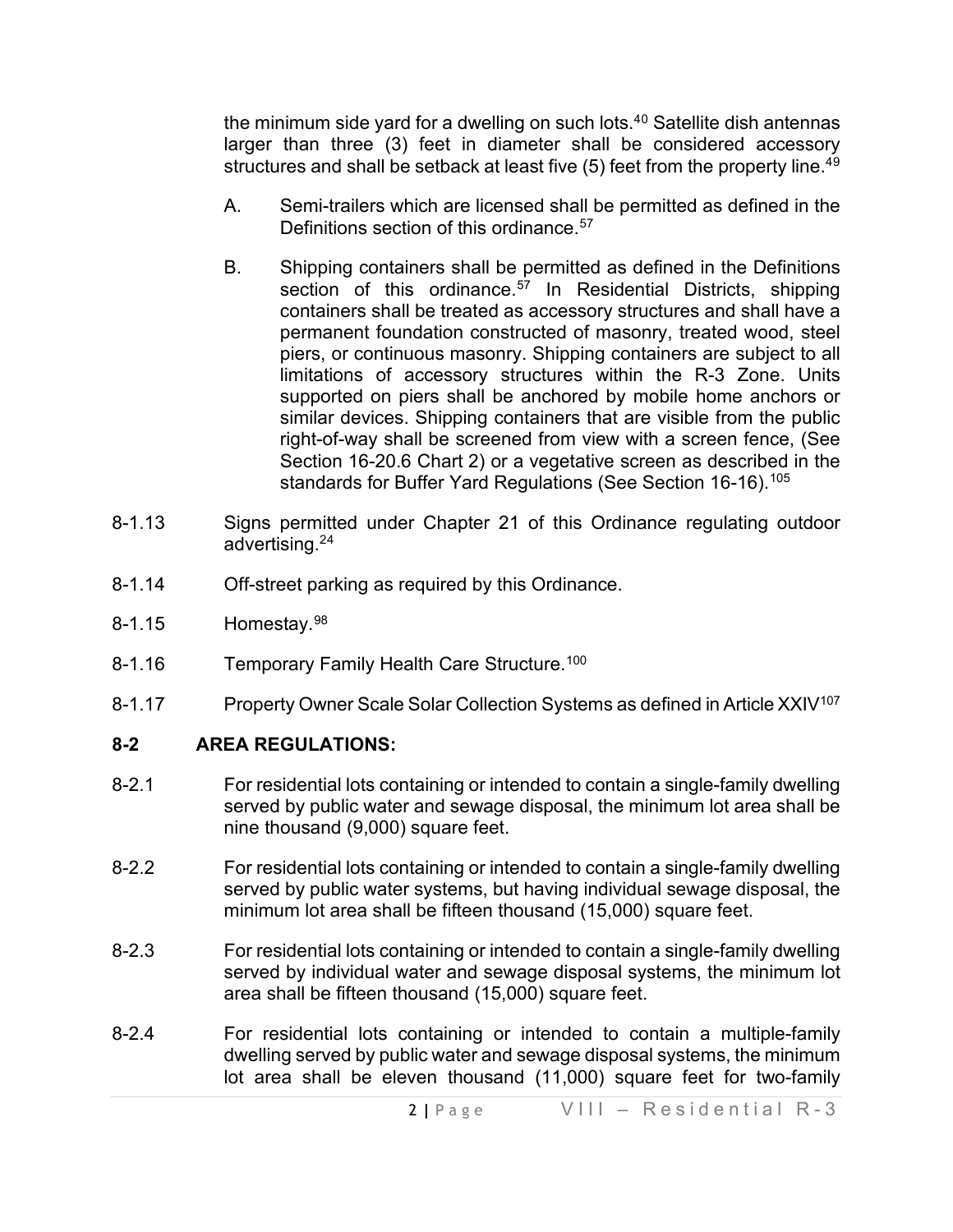dwelling, thirteen thousand five hundred (13,500) square feet for three-family dwelling and sixteen thousand ([1](#page-6-15)6,000) square feet for four or more families.<sup>1</sup>

- 8-2.5 For residential lots containing or intended to contain a multiple-family dwelling served by public water and individual sewage disposal systems, the minimum lot area shall be subject to approval of the Health Department but in no case be less than sixteen thousand (16,000) square feet.
- 8-2.6 For residential lots containing or intended to contain a multiple-family dwelling served by individual water and sewage disposal systems, the minimum lot area shall be subject to approval of the Health Department but in no case be less than sixteen thousand (16,000) square feet.
- 8-2.7 For a lot on which there is an existing structure, which is to be converted to a multiple-family dwelling as provided herein the minimum lot area for the conversion of such structure shall comply with the lot area requirements of this district.1[5](#page-6-16)
- 8-2.8 For permitted uses utilizing individual sewage disposal systems, the required area for any such use shall be approved by the health official. The administrator may require a greater area if considered necessary by the health official.
- 8-2.9 Where a public water system is not available, the private water system shall be approved by the health official.

### **8-3 SETBACK REGULATIONS:**

In the R-3 Residential District, no building shall be erected, reconstructed, or altered nearer to the street line on which it faces than the average setback observed by the buildings on the same side of the street and fronting thereon but in no case less than fifteen (15) feet. The setback measurements within the same block shall be determined from the street line to the front wall of the building, provided there is no front porch, or if the front porch does not extend beyond the front wall. If the front porch extends beyond the front wall, or if there are future plans for a front porch, the depth of such porch must be added to the setback measurements.

- 8-3.1 The side line of a building on a corner lot shall not be a factor in establishing the setback line.
- 8-3.2 Deleted 7-23-79.[7](#page-6-17)
- 8-3.3 Where there is no building on either side of the street within the block, the setback shall not be less than twenty-five (25) feet provided that on a hillside street if the natural slope of the ground on either side of a street and within a block is such that the average difference in elevation between the sidewalk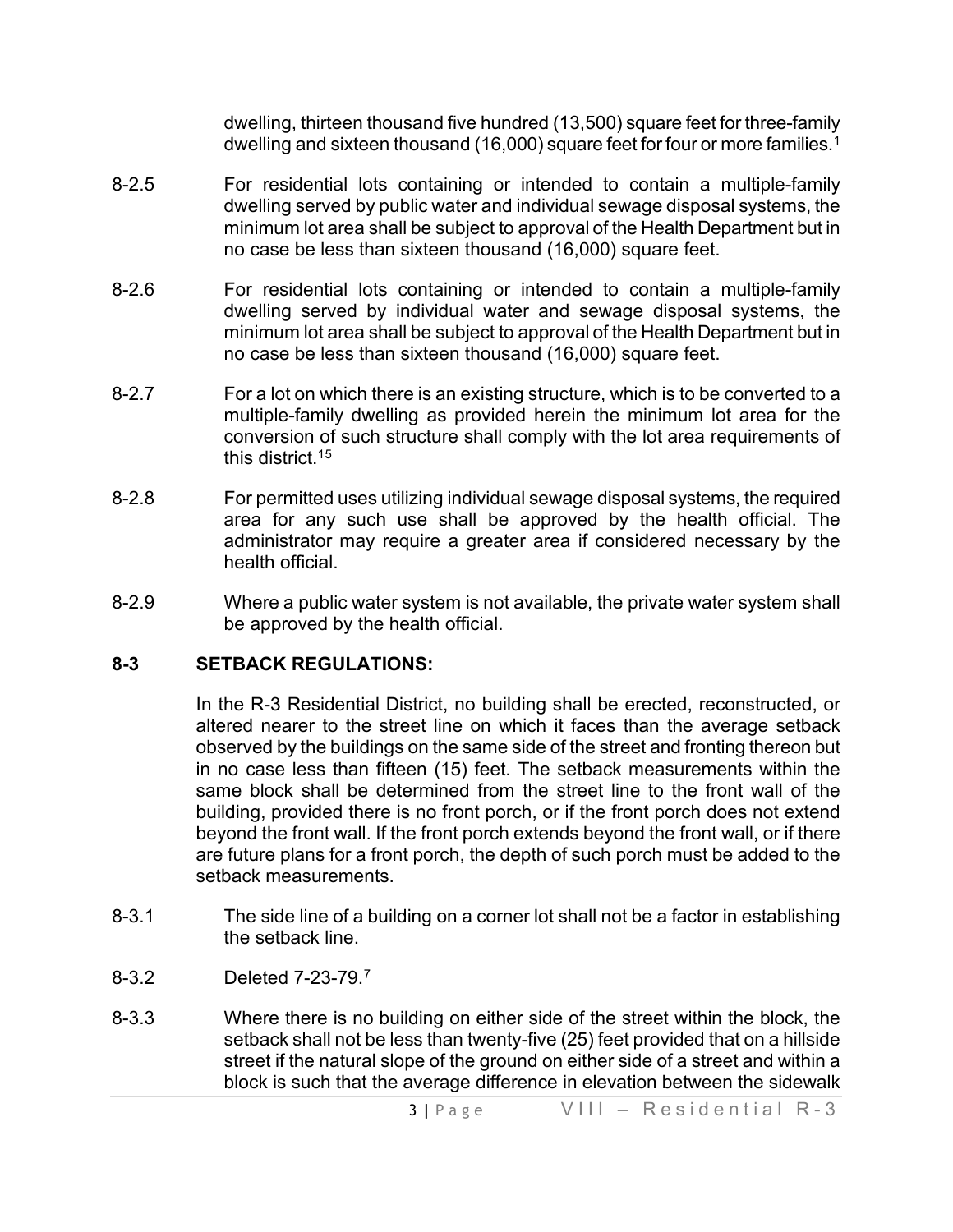grade and the lot grade at the setback line provided for herein is greater than five (5) feet, the setback line shall be established at a distance back where such difference in elevation is five (5) feet, provided further that no such line shall be less than fifteen (15) feet from the street line.

8-3.4 In no case shall the required setback be more than forty (40) feet.

# **8-4 FRONTAGE REGULATIONS:**

For single-family dwellings the minimum lot width at the setback line shall be sixty (60) feet, and for each additional dwelling unit, there shall be at least twelve (12) feet of additional lot width at the setback line. See Section 3-77 for 7-23-79 changes.

# **8-5 YARD REGULATIONS:**

- 8-5.1 **Side:** The minimum side yard for a single-family dwelling shall be twelve (12) feet and the total width of the two required side yards shall be twenty-four (24) feet. [102](#page-6-18) For multiple-family units, the minimum side yard requirement as stated for a single-family dwelling shall be increased by three (3) feet for each family unit over one (1). The maximum, in such case, need not exceed thirty (30) feet.
- 8-5.2 **Rear:** Each single-family dwelling shall have a rear yard with a minimum depth of twenty-five (25) feet. For multiple-family units, the minimum rear yard requirement as stated for a single-family dwelling shall be increased by six (6) feet for each family over one (1). The maximum, in such case, need not exceed forty-three (43) feet.

# **8-6 HEIGHT REGULATIONS:**

Buildings may be erected up to thirty-five (35) feet in height from grade except that:

- 8-6.1 The height limit for dwellings may be increased up to fifteen (15) feet provided there are two (2) side yards, each of which is fifteen (15) feet or more.
- 8-6.2 A public or semi-public building, such as a school, church, library, professional building, or hospital may be erected to a height of sixty (60) feet from grade provided that required front, side and rear yards shall be increased one (1) foot for each foot in height over thirty-five (35) feet.
- 8-6.3 Church spires, belfries, cupolas, monuments, water towers, chimneys, flues, flag poles, television antennae and radio aerials are exempt. Parapet walls may be up to four (4) feet above the height of the building on which the walls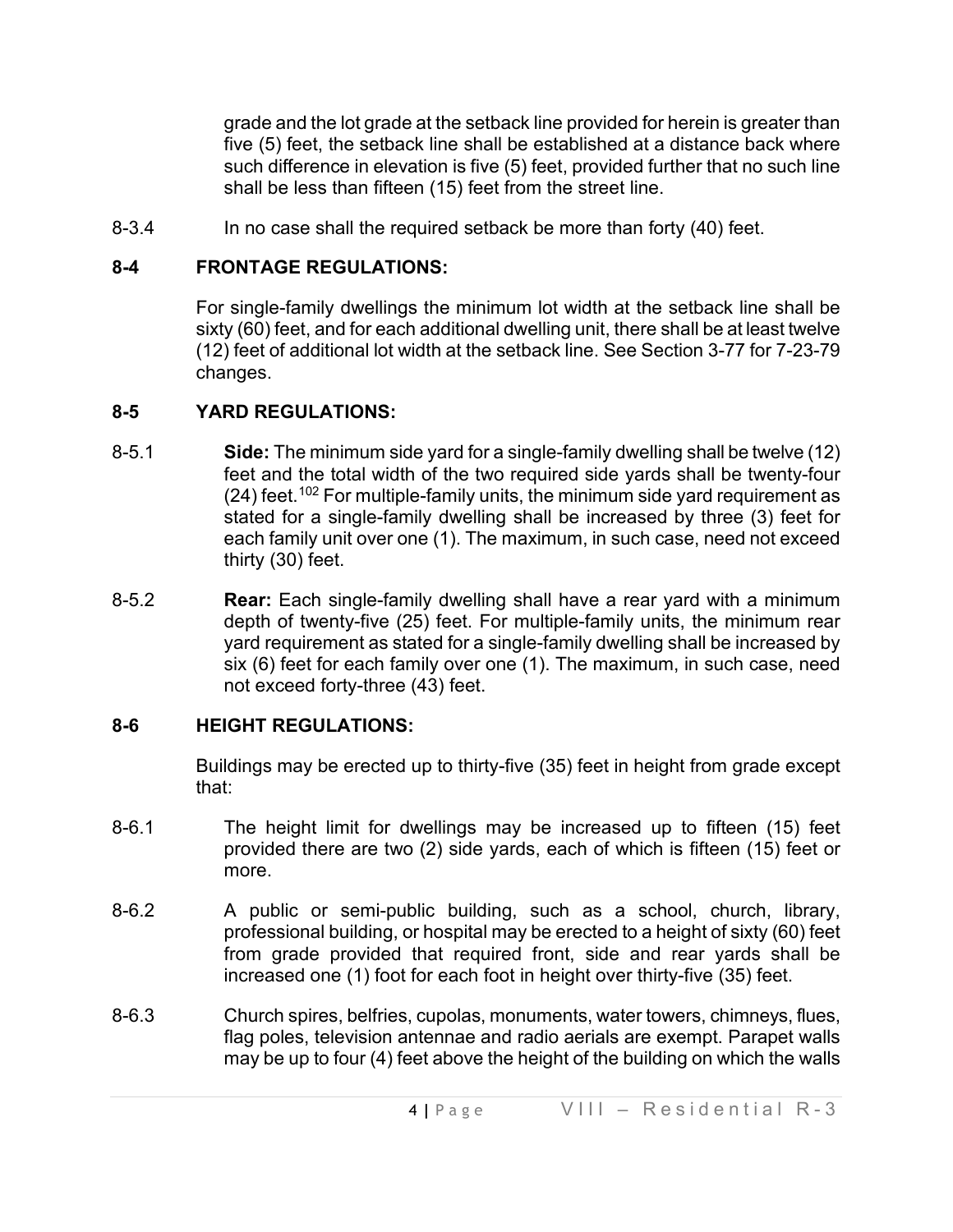rest. Television and radio aerials shall not be for commercial use and shall be for receiving only, except for amateur or "ham" radio aerials.4[9](#page-6-19)

8-6.4 Accessory buildings with an eave height of twelve (12) feet or more shall be located not less than ten (10) feet from any party lot line; accessory buildings with an eave height of eight feet six inches (8'6") but less than twelve (12) feet shall be located not less than five (5) feet from any party lot line; accessory buildings with an eave height of less than eight feet six inches (8'6") shall be located not less than three (3) feet from any party lot line; eave height is measured from the ground to the eave of the roof.<sup>3[2](#page-6-20)</sup>

## **8-7 SPECIAL PROVISIONS FOR CORNER LOTS:**

- 8-7.1 Of the two sides of a corner lot, the front may be deemed to be either of the two sides fronting on streets.<sup>1[5](#page-6-21)</sup>
- 8-7.2 For subdivisions platted after the enactment of this Ordinance, each corner lot shall have a minimum width at the setback line of seventy (70) feet or more.

## **8-8 SPECIAL PROVISIONS FOR RESIDENCES:**

- 8-8.1 Each residence shall have at least two (2) rooms, one of which shall be a full bath.
- 8-8.2 Each residence shall have a minimum floor area outside the walls, excluding garages, carports, and terraces of not less than seven hundred (700) square feet  $1596$  $1596$  $1596$
- 8-8.3 Each residence shall occupy a minimum ground area figured to the outside of the foundation walls, excluding garages, porches, carports, and terraces, of not less than six hundred (600) square feet.<sup>1[5](#page-6-24)</sup>
- 8-8.4 Each residence shall be equipped with a central heating system or the equivalent capable of adequately heating all rooms.
- 8-8.5 Each residence shall be connected to the Town sewer system where connection to such is available, and in the absence of availability, to an approved septic tank system.
- 8-8.6 For multiple-family units the minimum floor area of six hundred fifty (650) square feet, as provided for a single-family residence, shall be increased by a minimum of three hundred twenty-five (325) square feet for each additional living unit over one (1).
- 8-8.7 For multiple-family units the minimum ground area of five hundred (500) square feet, as provided for a single-family unit, shall be increased by a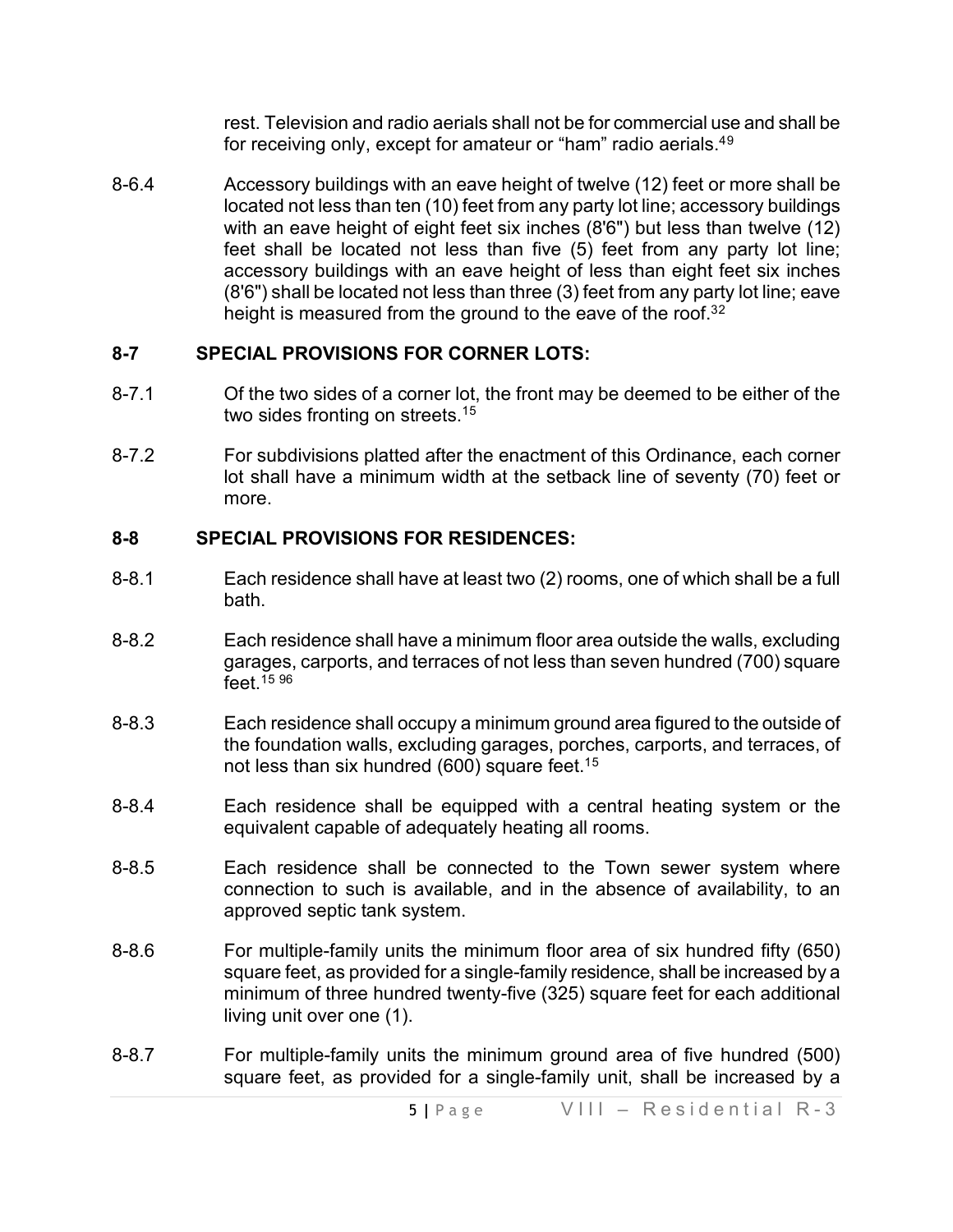minimum of two hundred fifty (250) square feet for each additional living unit over one (1). However, the ground area for a multiple-family structure need not exceed a maximum of fifteen hundred (1,500) square feet.

- 8-8.8 Swimming pools, both semi-permanent and permanent, shall be constructed only in a rear yard.
- 8-8.9 Deleted 3-1-22. [105](#page-6-25)

## **8-9 SPECIAL PROVISIONS OF ZONING REQUIREMENTS IN OLDER NEIGHBORHOODS:[58](#page-6-26)**

In R-3 Residential Districts, developed lots platted before 1969 and used for single family residences are permitted to have the following:

- 8-9.1 Where the minimum lot width is 60 feet or less, the minimum side yard setback may be 5 feet and the combined width for the two required side yards shall be a minimum of 10 feet, provided that in the opinion of the Zoning Administrator the topography and adjoining lot setback allow adequate space between residences to permit reasonable access to emergency personnel in the event of a fire or other threat to life and property. In no case shall the side yard be decreased from its present width by an addition.
- 8-9.2 Accessory buildings may be permitted in the side yard when an addition to the residence would extend the side yard to include the accessory structure or a portion of the structure in the side yard, provided that the accessory structure is determined by the building official to be in good condition according to the [Virginia Maintenance Code.](https://law.lis.virginia.gov/admincodefull/title13/agency5/chapter63/partIII/) An addition to the residence shall not reduce the rear yard setback to less than 20 feet, and any accessory structures in the newly established rear yard shall not exceed 50% of the rear yard area. Carports or other open structures may be permitted in the side yard when the compliance with the Building Code and the setbacks above may be achieved.

## **8-10 FENCING & SCREENING REGULATIONS**[105](#page-6-27)

- 8-10.1 See Section 16-20 for general fencing and screening regulations.<sup>[105](#page-6-28)</sup>
- 8-10.2 Trash and Refuse Storage: Dumpster enclosures, as described in the chart found in Section 16-20.6, are required for all multi-family housing uses with five (5) or more units, and all public and semi-public uses, such as schools, churches, libraries, hospitals, and private schools. The Zoning Administrator may waive the dumpster enclosure requirement for small facilities if evidence is provided that an alternative trash removal system is provided.<sup>[105](#page-6-29)</sup>